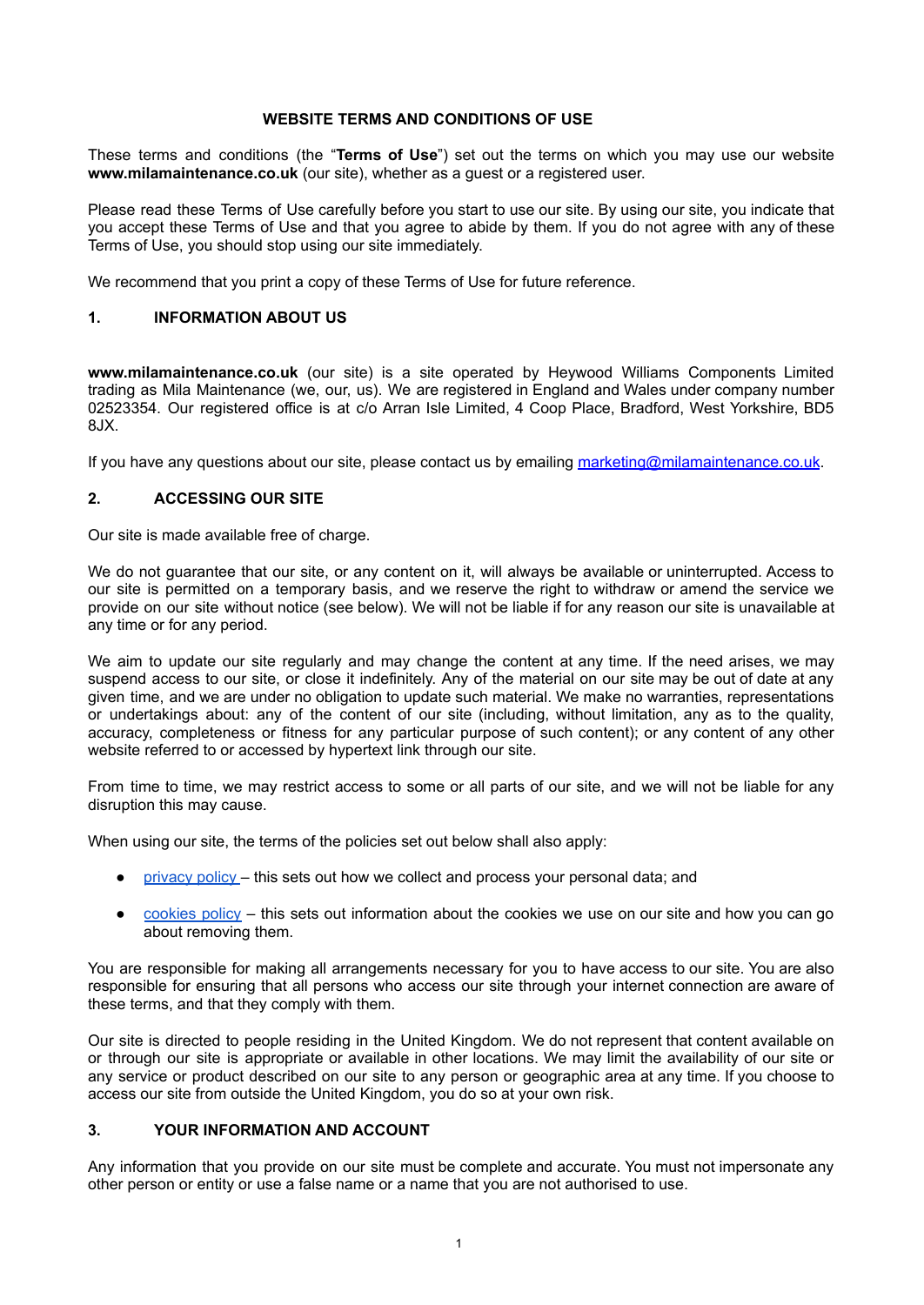If you have set up an account, you may need to input your account and password details (login details) to access it. You are responsible for maintaining the confidentially of your login details and any activities that occur under your account. If you have any concerns about your login details or think they have been misused, we are not liable for this but you should contact us at [marketing@milamaintenance.co.uk](mailto:marketing@milamaintenance.co.uk) straight away to let us know.

We have the right to disable any user account or password, whether chosen by you or allocated by us, at any time, if in our opinion you have failed to comply with any of the provisions of these Terms of Use.

### **4. THIRD PARTY SERVICES**

We may from time to time make available through our site certain services provided by third parties. To gain access to these services, you must deal with these third parties direct. We have no control over the content of those third-party sites or the performance of these services. Accordingly, you use these services at your own risk and we accept no liability or responsibility for them or for any loss or damage that may arise from your use of them.

Where our site contains links to other sites and resources provided by third parties, these links are provided for your information only. We have no control over the contents of those sites or resources and accept no liability or responsibility for them or for any loss or damage that may arise from your use of them.

# **5. DO NOT RELY ON INFORMATION ON THIS SITE**

The content on our site is provided for general information only. It is not intended to amount to advice on which you should rely. You must obtain professional or specialist advice before taking, or refraining from, any action on the basis of the content on our site.

Although we make reasonable efforts to update the information on our site, we make no representations, warranties or guarantees, whether express or implied, that the content on our site is accurate, complete or up-to-date.

### **6. LIABILITY**

We have taken every care in the preparation of the content of our site. However, we will not be responsible for any errors or omissions or for any technical problems you may experience with our site. If we are informed of any inaccuracies in the content on our site, we will attempt to correct this as soon as we reasonably can.

The material displayed on our site is provided without any guarantees, conditions or warranties as to its accuracy. To the extent permitted by law, we, other members of our group of companies and third parties connected to us hereby expressly exclude:

- all conditions, warranties and other terms which might otherwise be implied by statute, common law, trade use, the law of equity or otherwise; and
- any liability for any direct, indirect or consequential loss or damage incurred by any user in connection with our site or in connection with the use, inability to use, or results of the use of our site, any websites linked to it and any materials posted on it, including the following (whether caused by tort (including negligence), breach of contract or otherwise, even if foreseeable):
	- loss of income or revenue;
	- loss of business or sales;
	- loss of profits or contracts;
	- loss of anticipated savings;
	- loss of data:
	- loss of business opportunity, goodwill or reputation;
	- wasted management or office time; or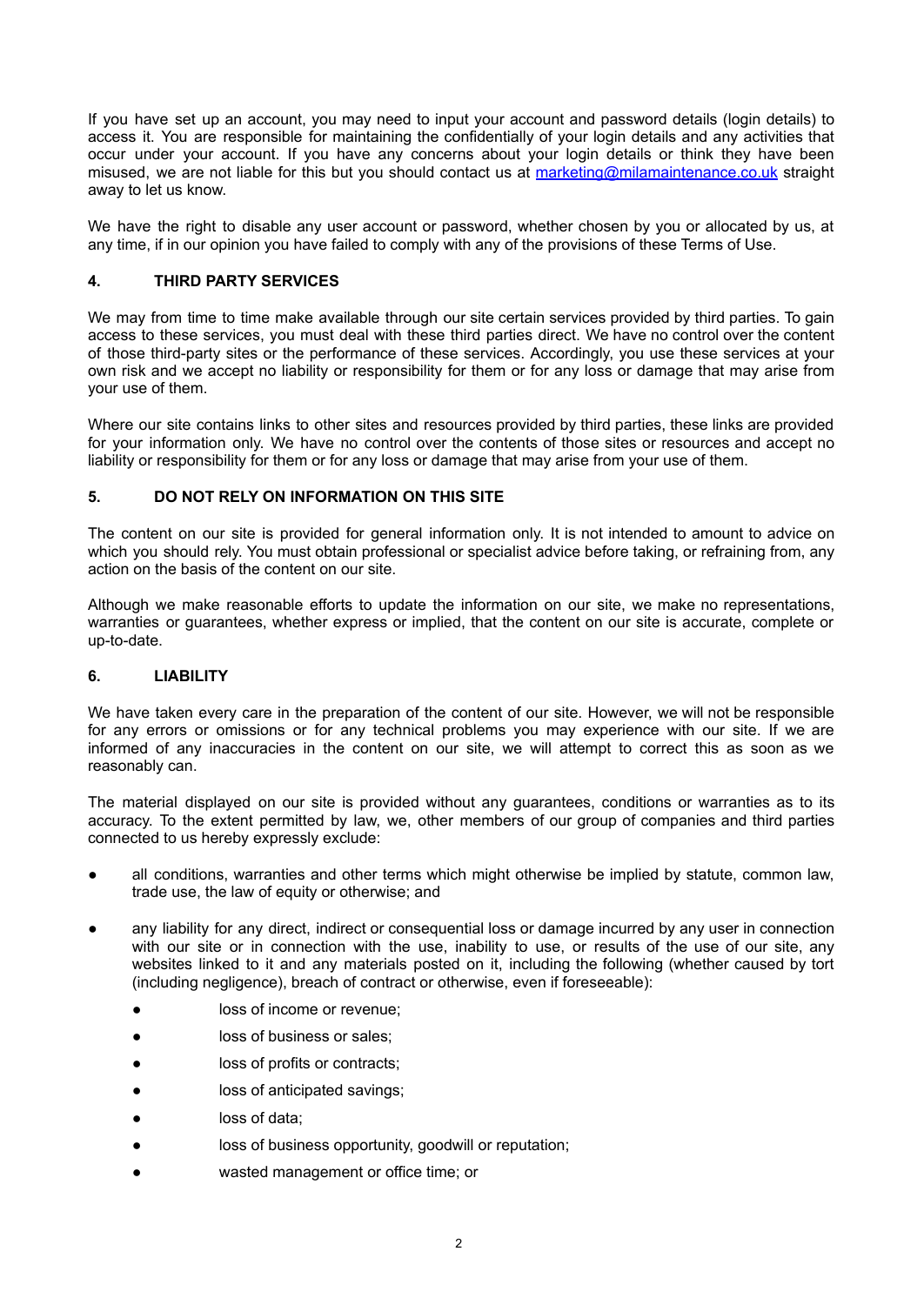#### ● business interruption.

To the extent permitted by law, we exclude all liability (whether arising in contract, in negligence or otherwise) for loss or damage which you or any third party may incur in connection with our site, any website linked to it and any materials posted on it.

If you are a consumer user, please note that we only provide our site for domestic and private use. You agree not to use our site for any commercial or business purposes, and we have no liability to you for any loss of profit, loss of business, business interruption, or loss of business opportunity.

We assume no responsibility for the content of websites linked on our site which are provided solely as a convenience to you. Such links should not be interpreted as endorsement by us of those linked websites. We will not be liable for any loss or damage that may arise from your use of them and your access of them is entirely at your own risk.

In the event that you enter into or seek to enter into a monetary transaction with a third party via material on our site, we shall not be a party to any such transaction and will not be liable in contract, tort (including liability for negligence), or otherwise for any loss, cost or damage incurred arising therefrom.

Our total aggregate liability for any loss or damage arising out of, or in connection with use of our site shall not exceed the actual payment received by us from you for use of our site.

This does not affect our liability for death or personal injury arising from our negligence, or our liability for fraudulent misrepresentation or misrepresentation as to a fundamental matter, or any other liability which cannot be excluded or limited under applicable law.

#### **7. INTELLECTUAL PROPERTY**

We are the owner or the licensee of all intellectual property rights in our site, and in the material published on it including but not limited to text, graphics, software, images or other such material. Those works are protected by copyright laws and treaties and other intellectual property rights around the world. All such rights are reserved.

You may print off one copy, and may download extracts, of any page(s) from our site for your personal, non-commercial use and you may draw the attention of others to material posted on our site. Unauthorised use of the material may violate our intellectual property rights and you must retain all copyright or other proprietary notices contained in any material or any copy made thereof.

You must not sell, publish or modify the paper or digital copies of any materials you have printed off or downloaded in any way, or reproduce, display, distribute, store, re-transmit or otherwise use the material for any public or commercial purpose. You must not use any illustrations, photographs, video or audio sequences or any graphics separately from any accompanying text.

Our status (and that of any identified contributors) as the authors of, and owners of intellectual property rights in material on our site must always be acknowledged.

You must not use any part of the materials on our site for commercial purposes without obtaining a licence to do so from us or our licensors which, for the avoidance of doubt, includes for the purposes of publicity, marketing, promotion and/or advertising without our prior written consent.

If you print off, copy or download any part of our site in breach of these terms of use, your right to use our site will cease immediately and you must, at our option, return or destroy any copies of the materials you have made.

You grant us an irrevocable, exclusive licence to use any material you provide to us or upload to our site in connection with our business, including on our site and in marketing material for our business.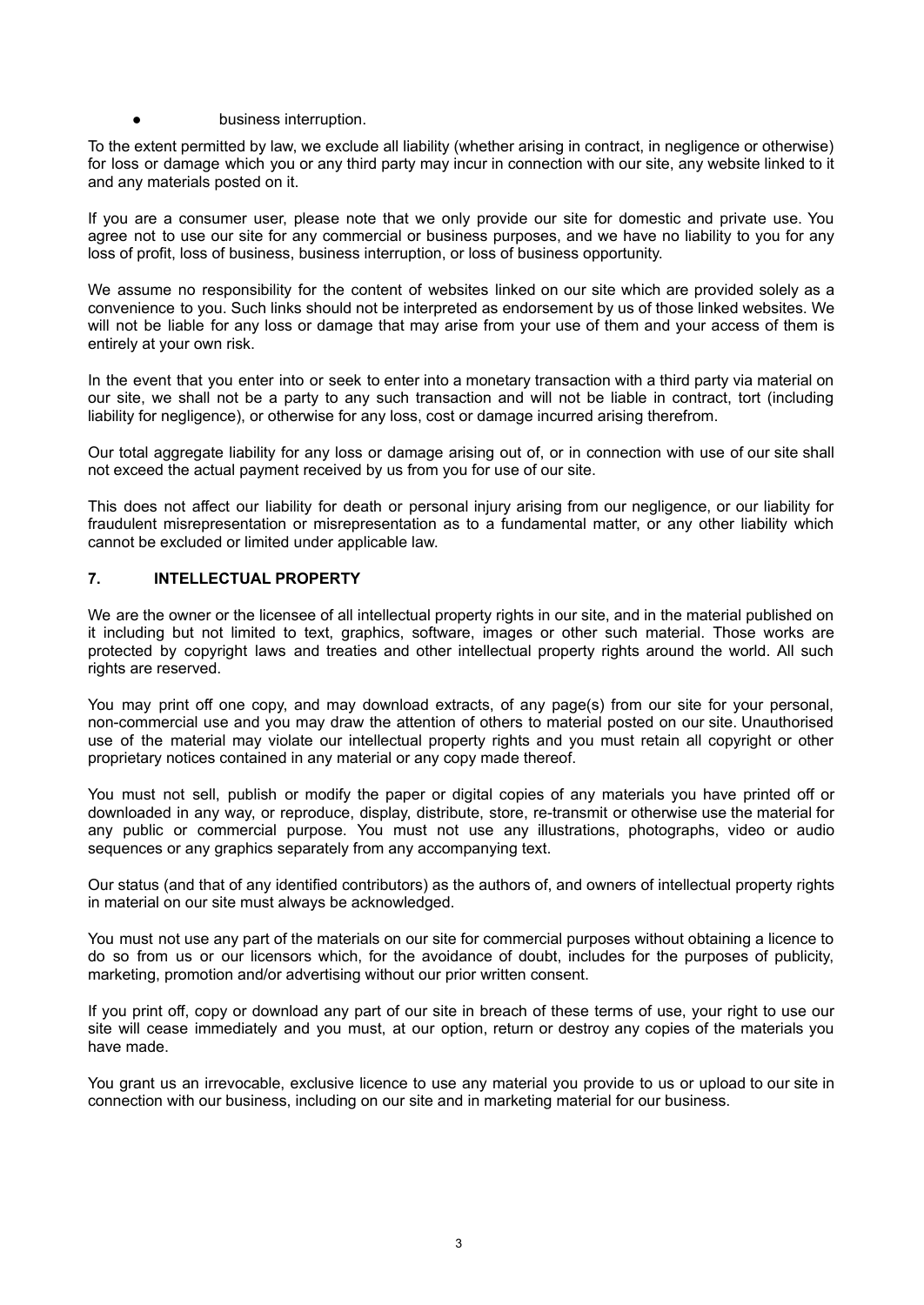### **8. USER-GENERATED CONTENT IS NOT APPROVED BY US**

This website may include information and materials uploaded by other users of our site, including to bulletin boards and chat rooms. This information and these materials have not been verified or approved by us. The views expressed by other users on our site do not represent our views and values.

## **9. UPLOADING MATERIAL TO OUR SITE**

You are responsible for all information (which may include personal data as defined under the Data Protection Act 2018) which you choose to submit to our site.

Whenever you make use of a feature that allows you to upload material to our site, or to make contact with other users of our site, you must comply with the content standards set out in our acceptable use policy below. You warrant that any such contribution does comply with those standards, and you indemnify us for any breach of that warranty.

Any material you upload to our site will be considered non-confidential and non-proprietary, and we have the right and licence to use, copy, distribute and disclose to third parties any such material for any purpose. We also have the right to disclose your identity to any third party who is claiming that any material posted or uploaded by you to our site constitutes a violation of their intellectual property rights, or of their right to privacy.

We will not be responsible, or liable to any third party, for the content or accuracy of any materials posted by you or any other user of our site.

We have the right to remove any material or posting you make on our site if, in our opinion, such material does not comply with the content standards set out in our acceptable use policy below.

You are solely responsible for securing and backing up your content.

We do not store terrorist content.

### **10. RIGHTS YOU ARE GIVING US TO MATERIAL YOU UPLOAD**

When you upload or post content to our site, you grant us a worldwide, non-exclusive, royalty-free, transferable licence to use, reproduce, distribute, prepare derivative works of, display, and perform that user-generated content in connection with our business and across different media, including to promote our site and/or our business.

You shall retain the right to have your personal data destroyed and/or discontinued from further use at any time in accordance with your rights under Data Protection Laws.

### **11. ACCEPTABLE USE**

These acceptable use standards apply to any and all material which you contribute to our site ("**contributions**") and questions submitted to us.

The following standards and requirements apply to your use of and contributions to our site.

### **Your contributions must:**

- be accurate (where they state facts);
- be genuinely held (where they state opinions); and
- comply with applicable law in the UK and in any country from which they are posted.

# **Your contributions must not:**

● contain any material which is defamatory of any person or obscene, offensive, hateful or inflammatory;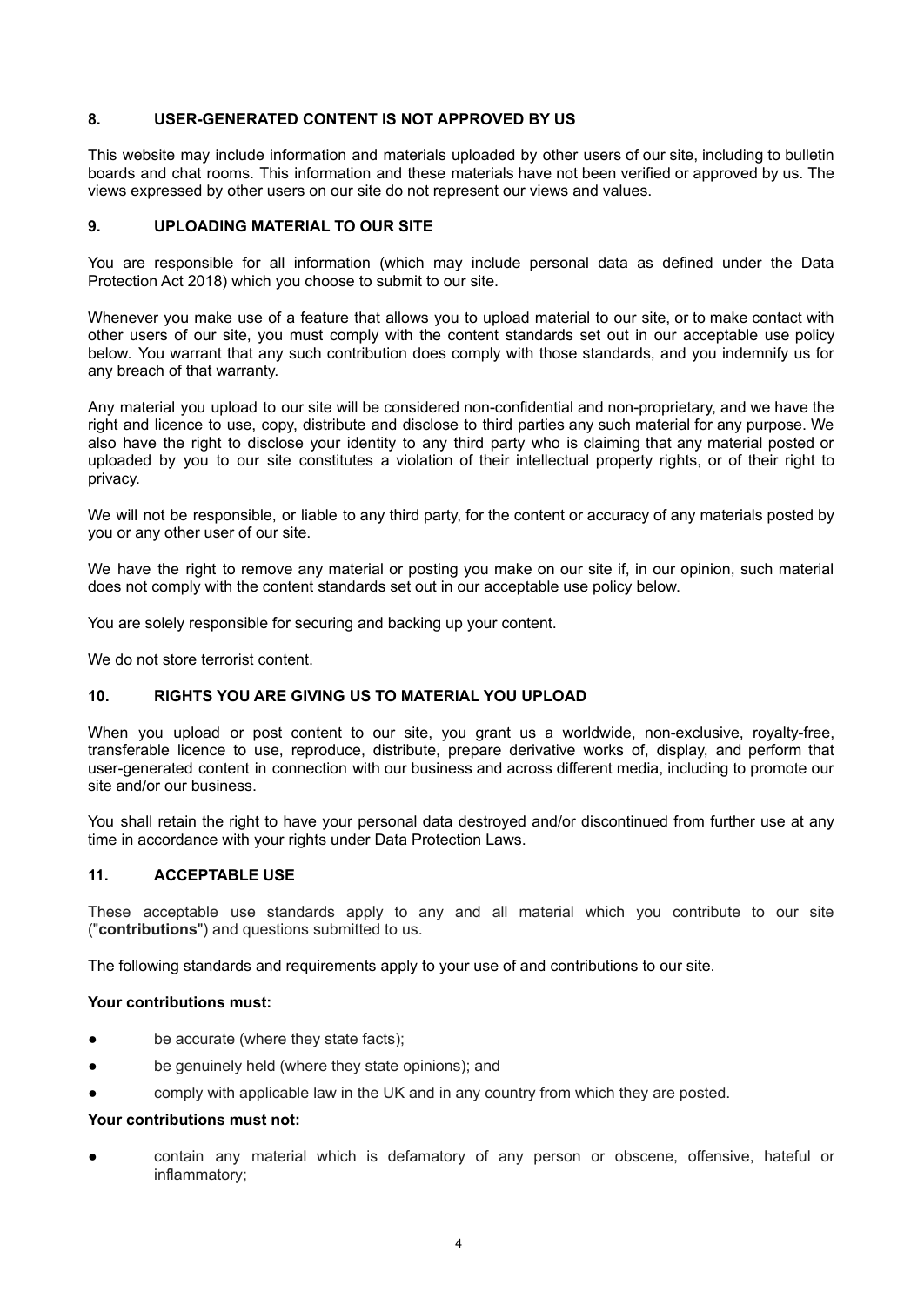- promote sexually explicit material, violence, discrimination based on race, sex, religion, nationality, disability, sexual orientation or age;
- infringe any copyright, database right or trade mark of any other person;
- be likely to deceive any person, including using your contributions to impersonate any person, or to misrepresent your identity or affiliation with any person;
- be made in breach of any legal duty owed to a third party, such as a contractual duty or a duty of confidence;
- promote any illegal activity or advocate, promote or assist any unlawful act such as (by way of example only) copyright infringement or computer misuse;
- be threatening, abuse or invade another's privacy, or cause annoyance, inconvenience or needless anxiety or be likely to harass, upset, embarrass, alarm or annoy any other person; and
- be used to impersonate any person, or to misrepresent your identity or affiliation with any person or give the impression that they emanate from us, if this is not the case.

We will determine, at our discretion, whether there has been a breach of this acceptable use policy through your use of our site. When a breach of this policy has occurred, we may take such action as we deem appropriate.

Failure to comply with this acceptable use policy constitutes a material breach of the terms of use upon which you are permitted to use our site, and may result in our taking all or any of the following actions:

- immediate, temporary or permanent withdrawal of your right to use our site;
- immediate, temporary or permanent removal of any posting or material uploaded by you to our site;
- issuing a warning to you;
- taking legal proceedings against you for reimbursement of all costs on an indemnity basis (including, but not limited to, reasonable administrative and legal costs) resulting from the breach;
- taking legal action against you; and/or
- disclosing such information to law enforcement authorities as we reasonably feel necessary.
- We are under no obligation to oversee, monitor or moderate any interactive service we provide on our site, and we expressly exclude our liability for any loss or damage arising from the use of any interactive service by a user in contravention of our content standards, whether the service is moderated or not.

Our interactive services shall be used by those over the age of 18 only.

Where we do moderate an interactive service, we will normally provide you with a means of contacting the moderator, should a concern or difficulty arise.

We exclude liability for actions taken in response to breaches of this acceptable use policy. The responses described in this policy are not an exhaustive list, and we may take any other action we reasonably deem appropriate.

### **12. NO TEXT, DATA MINING OR WEB SCRAPING**

You shall not conduct, facilitate, authorise or permit any text or data mining or web scraping in relation to our site or any services provided via, or in relation to, our site. This includes (or permitting, authorising or attempting the use of):

● any "robot", "bot", "spider", "scraper" or other automated device, program, tool, algorithm, code, process or methodology to access, obtain, copy, monitor or republish any portion of our site or any data, content, information or services accessed via the same; and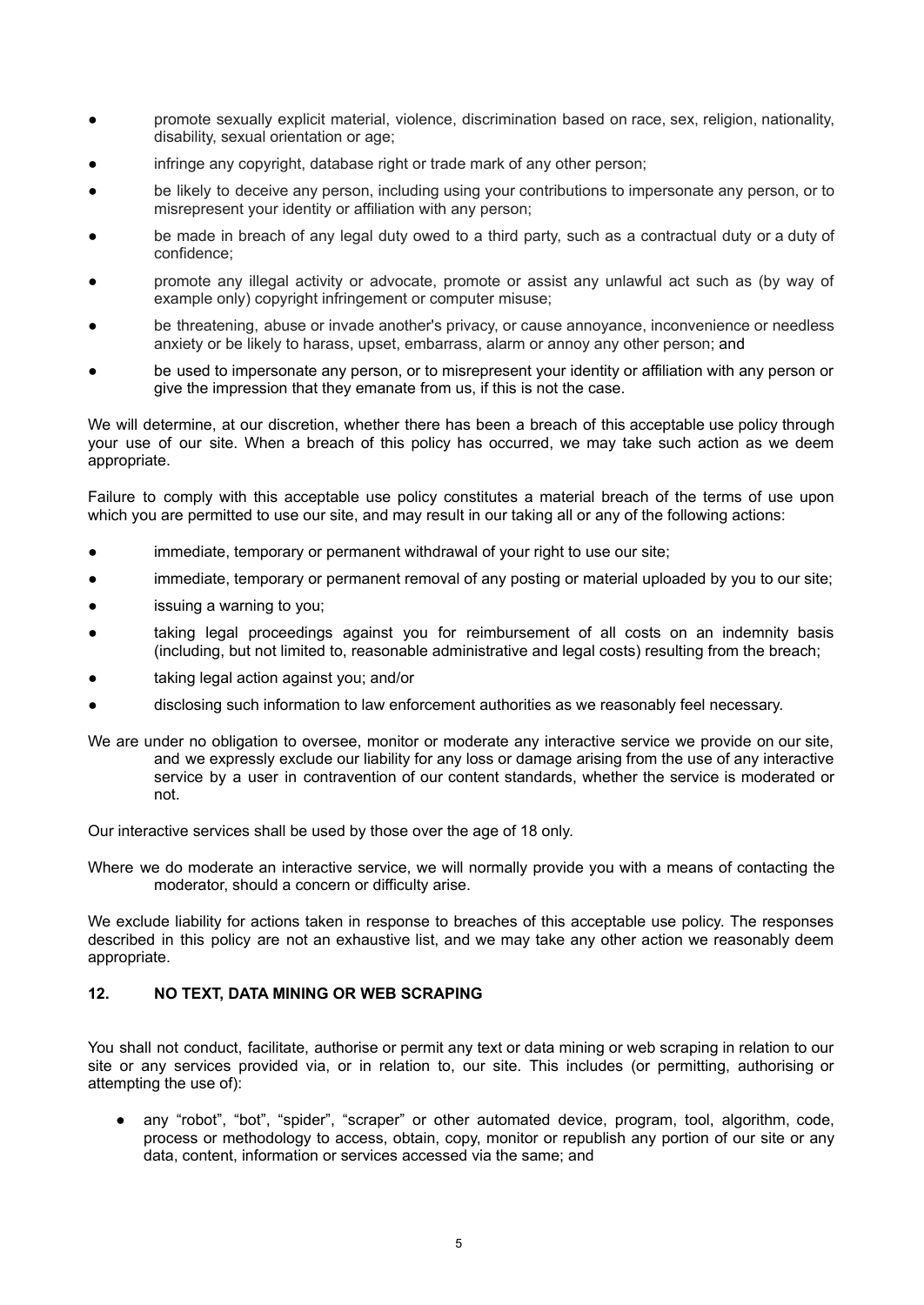any automated analytical technique aimed at analysing text and data in digital form to generate information which includes but is not limited to patterns, trends and correlations.

The provisions in this clause should be treated as an express reservation of our rights in this regard, including for the purposes of Article 4(3) of the Digital Copyright Directive ((EU) 2019/790).

This clause shall not apply insofar as (but only to the extent that) we are unable to exclude or limit text or data mining or web scraping activity by contract under the laws which are applicable to us.

#### **13. VIRUSES, HACKING AND OTHER OFFENCES**

We do not guarantee that our site will be secure or free from bugs or viruses.

You are responsible for configuring your information technology, computer programmes and platform to access our site. You should use your own virus protection software.

You must not misuse our site by knowingly introducing viruses, trojans, worms, logic bombs, keystroke loggers, spyware, adware or other material which is malicious or technologically harmful. You must not attempt to gain unauthorised access to our site, the server on which our site is stored or any server, computer or database connected to our site. You must not attack our site via a denial-of-service attack, a distributed denial-of service attack or similar attack.

By breaching this provision, you would commit a criminal offence under the Computer Misuse Act 1990. We will report any such breach to the relevant law enforcement authorities and we will co-operate with those authorities by disclosing your identity to them. In the event of such a breach, your right to use our site will cease immediately.

We will not be liable for any loss or damage caused by a distributed denial-of-service attack, viruses or other technologically harmful material that may infect your device applications, data or other proprietary material due to your use of our site or to your downloading of any material posted on it, or on any website linked to it.

### **14. HOW WE MAY USE YOUR PERSONAL INFORMATION**

We will only use your personal information as set out in our **[Privacy](https://milamaintenance.co.uk/wp-content/uploads/2022/04/Arran-Isle-UK-Privacy-Policy-Apr-22-FINAL-1.pdf) Policy and [Cookies](https://milamaintenance.co.uk/cookie-policy/) Policy** 

### **15. LINKING TO OUR SITE**

You may link to our home page and our product pages, provided you do so in a way that is fair and legal and does not damage our reputation or take advantage of it, but you must not establish a link in such a way as to suggest any form of association, approval or endorsement on our part where none exists.

You must not establish a link from any website that is not owned by you.

We reserve the right to withdraw linking permission without notice. The website from which you are linking must comply in all respects with applicable local, national or international law, regulation and good industry practice.

If you wish to make any use of any content or material on our site other than that set out above, please address your email to [marketing@milamaintenance.co.uk](mailto:marketing@milamaintenance.co.uk).

## **16. TERMINATION**

In the event that you materially breach these terms of use, we have the right to terminate these terms of use and your access to our site immediately and without further notice.

### **17. E-MAILS**

Where applicable, e-mails, including any attachments, are intended only for the person or entity to which they are addressed and may contain confidential material. Any review, retransmission, distribution or other